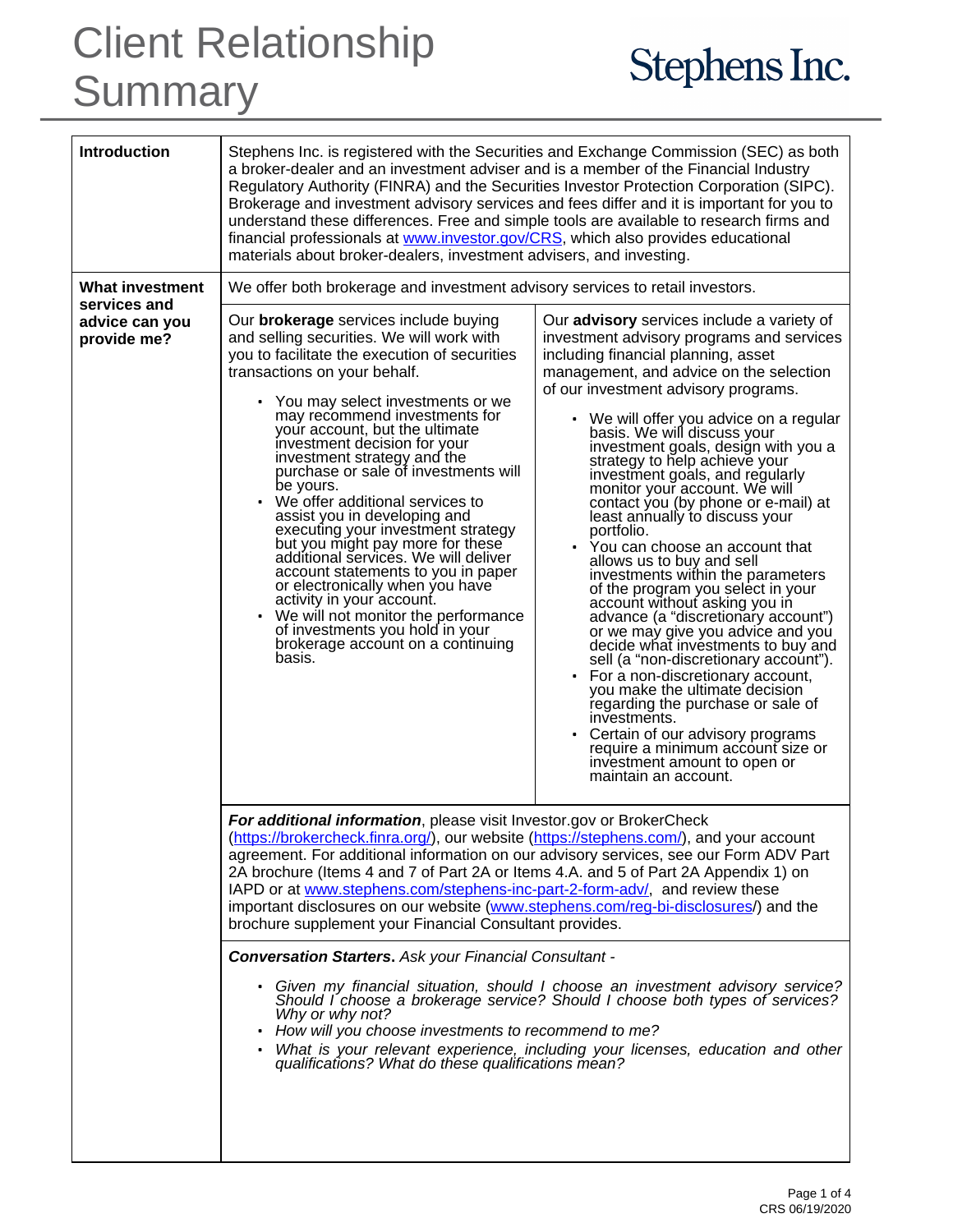| What fees will I<br>pay? | <b>Brokerage:</b>                                                                                                                                                                                                                                                                                                                                                                                                                                                                                                                                                                                                                                                                                                                                                                                                                                                                                                                                                                                                                                                                                                                                                                                                                                                                                                                                                                                                                                                                                                                                                                                                                     | <b>Advisory:</b>                                                                                                                                                                                                                                                                                                                                                                                                                                                                                                                                                                                                                                                                                                                                                                                                                                                                                                                                                                                                                                                                                                                                                                                                                                                                                                                                                                                                                                                                                                                                                                                                                                                                                                                                                                                                                                                                                                                                                                                                                                                                                                                                                                                                                                                                                                                                                                                                                                                                                                                                                                                    |
|--------------------------|---------------------------------------------------------------------------------------------------------------------------------------------------------------------------------------------------------------------------------------------------------------------------------------------------------------------------------------------------------------------------------------------------------------------------------------------------------------------------------------------------------------------------------------------------------------------------------------------------------------------------------------------------------------------------------------------------------------------------------------------------------------------------------------------------------------------------------------------------------------------------------------------------------------------------------------------------------------------------------------------------------------------------------------------------------------------------------------------------------------------------------------------------------------------------------------------------------------------------------------------------------------------------------------------------------------------------------------------------------------------------------------------------------------------------------------------------------------------------------------------------------------------------------------------------------------------------------------------------------------------------------------|-----------------------------------------------------------------------------------------------------------------------------------------------------------------------------------------------------------------------------------------------------------------------------------------------------------------------------------------------------------------------------------------------------------------------------------------------------------------------------------------------------------------------------------------------------------------------------------------------------------------------------------------------------------------------------------------------------------------------------------------------------------------------------------------------------------------------------------------------------------------------------------------------------------------------------------------------------------------------------------------------------------------------------------------------------------------------------------------------------------------------------------------------------------------------------------------------------------------------------------------------------------------------------------------------------------------------------------------------------------------------------------------------------------------------------------------------------------------------------------------------------------------------------------------------------------------------------------------------------------------------------------------------------------------------------------------------------------------------------------------------------------------------------------------------------------------------------------------------------------------------------------------------------------------------------------------------------------------------------------------------------------------------------------------------------------------------------------------------------------------------------------------------------------------------------------------------------------------------------------------------------------------------------------------------------------------------------------------------------------------------------------------------------------------------------------------------------------------------------------------------------------------------------------------------------------------------------------------------------|
|                          | If you open a brokerage account,<br>you will pay us a <i>transaction-based</i><br>fee, generally referred to as a<br>commission, every time you buy or<br>sell an investment which is based<br>on the specific transaction, not the<br>value of your account.<br>With stocks or exchange-traded<br>funds, this fee is usually a separate<br>commission. With other<br>investments, such as bonds, this fee<br>might be part of the price you pay<br>for the investment (called a " <i>mark-</i><br><i>up</i> " or " <i>mark down</i> "). With mutual<br>funds, this fee (typically called a<br>"load") reduces the value of your<br>investment.<br>Some investments (such as mutual<br>funds and variable annuities)<br>impose additional fees that will<br>reduce the value of your investment<br>over time. Also, with certain<br>investments such as variable<br>annuities, you may have to pay fees<br>such as "surrender charges" to sell<br>the investment.<br>Our fees vary and are negotiable.<br>The amount you pay will depend, for<br>example, on the size of your<br>account, how much you buy or sell,<br>and what type of investment you<br>buy or sell. We can charge you<br>additional fees. Further information<br>about our fees can be found on the<br>link above.<br>From a cost perspective, you may<br>prefer a transaction-based fee if you<br>do not trade often or if you plan to<br>buy and hold investments for longer<br>periods of time.<br>• The more transactions in your<br>account, the more fees we charge<br>you. We therefore have an incentive<br>to encourage you to engage in<br>transactions. | If you open an advisory account,<br>you will pay us an on-going <b>asset-</b><br><b>based fee</b> based on the value of<br>cash and investments in your<br>account for our services at the<br>beginning of each month or at the<br>end of each quarter depending on<br>your account type.<br>The amount paid to our firm and<br>your Financial Consultant generally<br>is not based on the type of<br>investments we select on your<br>behalf. The asset-based fee you pay<br>reduces your total return.<br>• For some advisory accounts, called<br>wrap fee programs, the asset-<br>based fee will include most<br>transaction costs and custody<br>services, and as a result wrap fees<br>are typically higher than non-wrap<br>advisory fees.<br>Some investments (such as mutual<br>funds and variable annuities)<br>impose additional fees that will<br>reduce the value of your investment<br>over time. Also, with certain<br>investments such as variable<br>annuities, you may have to pay fees<br>such as "surrender charges" to sell<br>the investment.<br>Our fees vary and are negotiable.<br>The amount you pay will depend, for<br>example, on the services you<br>receive and the amount of assets in<br>your account.<br>• For accounts not part of the wrap<br>fee program, you will pay a<br>transaction fee when we buy and<br>sell an investment for you. If your<br>account is not with our clearing<br>broker, you will also pay fees to a<br>broker-dealer or bank that will hold<br>your assets (called "custody").<br>Although transaction fees are<br>usually included in the wrap<br>program fee, sometimes you will pay<br>an additional transaction fee (for<br>investments bought and sold<br>outside the wrap fee program).<br>Paying for a wrap fee program could<br>cost more than separately paying for<br>advice and for transactions if there<br>are infrequent trades in your<br>account.<br>An asset-based fee may cost more<br>than a transaction-based fee, but<br>you may prefer an asset-based fee<br>if you want continuing advice or<br>want someone to make investment<br>decisions for you. You may prefer a<br>wrap fee program if you prefer the<br>certainty of a monthly or quarterly<br>fee regardless of the number of<br>transactions you have.<br>The more assets you have in the<br>advisory account, including cash,<br>the more you will pay us. We<br>therefore have an incentive to<br>increase the assets in your account<br>in order to increase our fees. You<br>pay our fee monthly or quarterly<br>even if you do not buy or sell. |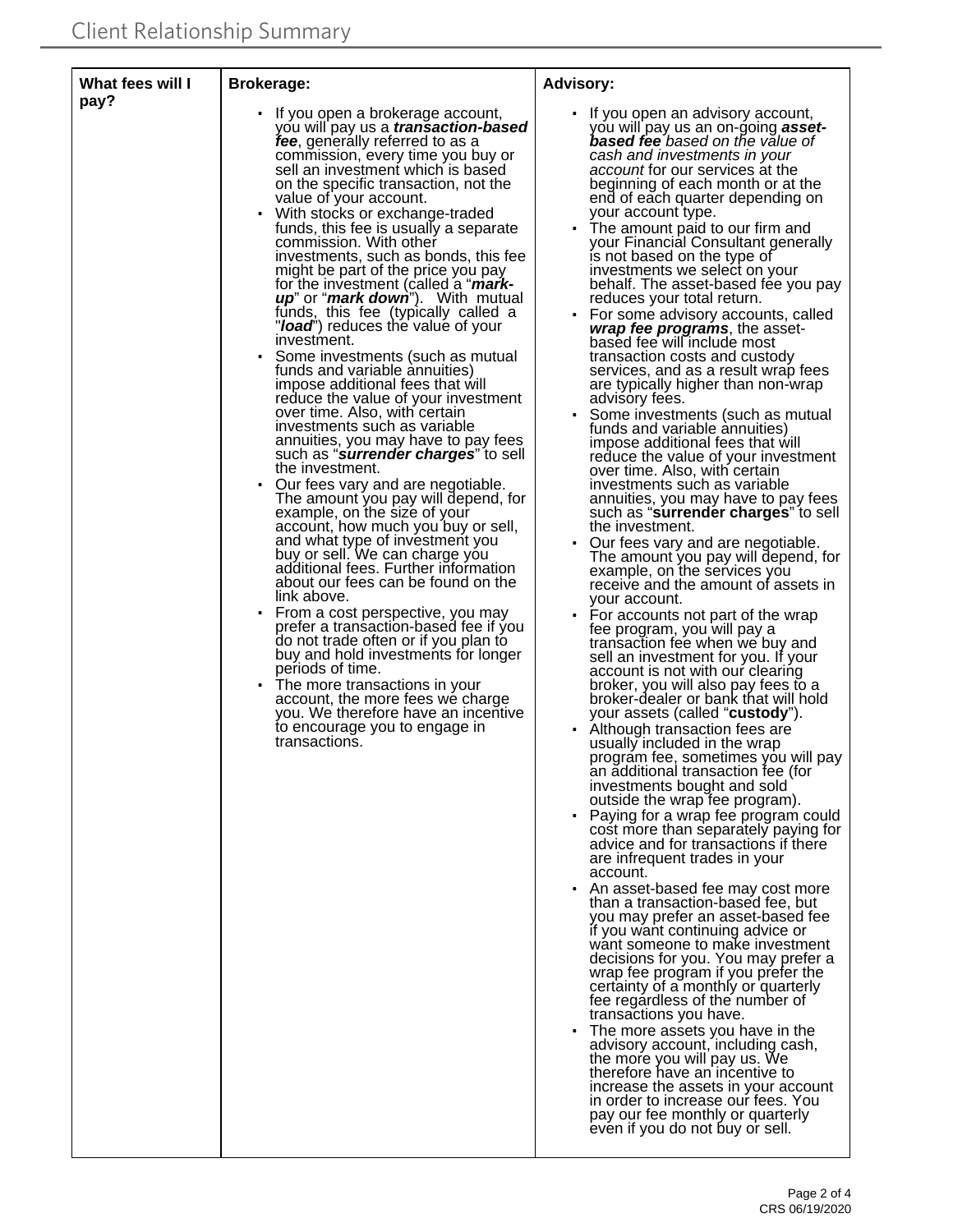|                                                                                                                                                               | You will pay fees and costs whether you make or lose money on your investments. Fees<br>and costs will reduce any amount of money you make on your investments over time.<br>Please make sure you understand what fees and costs you are paying.                                                                                                                                                                                                                                                                                                                                                                                                                                                                                                                                                                                                                                                                                                                                                                                                 |                                                                                                                                                                                                                                                                                                                                                                                                                                                                                                                                                                                                                                                                                                                                                                                                                                                                                                                                                                                                                                                                                                                                                                                 |  |
|---------------------------------------------------------------------------------------------------------------------------------------------------------------|--------------------------------------------------------------------------------------------------------------------------------------------------------------------------------------------------------------------------------------------------------------------------------------------------------------------------------------------------------------------------------------------------------------------------------------------------------------------------------------------------------------------------------------------------------------------------------------------------------------------------------------------------------------------------------------------------------------------------------------------------------------------------------------------------------------------------------------------------------------------------------------------------------------------------------------------------------------------------------------------------------------------------------------------------|---------------------------------------------------------------------------------------------------------------------------------------------------------------------------------------------------------------------------------------------------------------------------------------------------------------------------------------------------------------------------------------------------------------------------------------------------------------------------------------------------------------------------------------------------------------------------------------------------------------------------------------------------------------------------------------------------------------------------------------------------------------------------------------------------------------------------------------------------------------------------------------------------------------------------------------------------------------------------------------------------------------------------------------------------------------------------------------------------------------------------------------------------------------------------------|--|
|                                                                                                                                                               | For additional information, please visit Investor.gov or BrokerCheck<br>(https://brokercheck.finra.org/), our website (https://stephens.com/), and your account<br>agreement. For additional information on fees and costs, see our Form ADV Part 2A<br>brochure (Items 5.A., B., C., and D) on IAPD or at www.stephens.com/stephens-inc-part-<br>2-form-adv/, and these important disclosures on our website (www.stephens.com/req-bi-<br>disclosures/) and the brochure supplement your Financial Consultant provides. Also,<br>please see our fee schedule which is available at www.stephens.com/stephens-fee-<br>schedule/                                                                                                                                                                                                                                                                                                                                                                                                                  |                                                                                                                                                                                                                                                                                                                                                                                                                                                                                                                                                                                                                                                                                                                                                                                                                                                                                                                                                                                                                                                                                                                                                                                 |  |
|                                                                                                                                                               | <b>Conversation Starter.</b> Ask your Financial Consultant -                                                                                                                                                                                                                                                                                                                                                                                                                                                                                                                                                                                                                                                                                                                                                                                                                                                                                                                                                                                     |                                                                                                                                                                                                                                                                                                                                                                                                                                                                                                                                                                                                                                                                                                                                                                                                                                                                                                                                                                                                                                                                                                                                                                                 |  |
|                                                                                                                                                               | be invested for me?                                                                                                                                                                                                                                                                                                                                                                                                                                                                                                                                                                                                                                                                                                                                                                                                                                                                                                                                                                                                                              | Help me understand how these fees and costs might affect my investments. If I<br>give you \$10,000 to invest, how much will go to fees and costs, and how much will                                                                                                                                                                                                                                                                                                                                                                                                                                                                                                                                                                                                                                                                                                                                                                                                                                                                                                                                                                                                             |  |
| What are your<br>legal obligations<br>to me when<br>providing<br>recommendations<br>as my broker-<br>dealer or when<br>acting as my<br>investment<br>adviser? | When we provide you with a recommendation as your broker-dealer or act as<br>your investment adviser, we have to act in your best interest and not put our interest<br>ahead of yours. At the same time, the way we make money creates some conflicts with<br>your interests. You should understand and ask us about these conflicts because they<br>can affect the recommendations and investment advice we provide you. Here are some<br>examples to help you understand what this means.<br>Examples of Ways We Make Money and Conflicts of Interest.                                                                                                                                                                                                                                                                                                                                                                                                                                                                                         |                                                                                                                                                                                                                                                                                                                                                                                                                                                                                                                                                                                                                                                                                                                                                                                                                                                                                                                                                                                                                                                                                                                                                                                 |  |
| How else does                                                                                                                                                 | <b>Brokerage:</b>                                                                                                                                                                                                                                                                                                                                                                                                                                                                                                                                                                                                                                                                                                                                                                                                                                                                                                                                                                                                                                | <b>Advisory:</b>                                                                                                                                                                                                                                                                                                                                                                                                                                                                                                                                                                                                                                                                                                                                                                                                                                                                                                                                                                                                                                                                                                                                                                |  |
| your firm make<br>money and what<br>conflicts of<br>interest do you<br>have?                                                                                  | • Our interests can conflict with your<br>interests. When we provide<br>recommendations, we must<br>eliminate these conflicts or tell you<br>about them and in some cases<br>reduce them.<br>We can make extra money by<br>selling you certain investments,<br>such as new issues and syndicate<br>offerings because they are<br>managed by our firm.<br>• Certain mutual funds we offer are<br>advised by Stephens affiliates which<br>receive management fees on your<br>investment.<br>We can buy investments from you,<br>and sell investments to you, from<br>our own accounts (called "acting as<br>principal"). We can earn a profit on<br>these trades, so we have an<br>incentive to encourage you to trade<br>with us.<br>We receive revenues from our<br>clearing firm based on the cash<br>balances you maintain in our bank<br>sweep program, the free credit<br>balances in your account, the<br>interest charges you pay, the CDs<br>you purchase through our clearing<br>firm and your balances in money<br>market mutual funds. | • Our interests can conflict with your<br>interests. We must eliminate these<br>conflicts or tell you about them in a<br>way you can understand, so that<br>you can decide whether or not to<br>agree to them<br>• We can make extra money by<br>selling you certain investments,<br>such as new issues and syndicate<br>offerings because they are<br>managed by our firm. Your Financial<br>Consultant also receives more<br>money if you buy these investments.<br>Certain mutual funds we offer are<br>advised by Stephens affiliates which<br>receive management fees on your<br>investment.<br>We can buy investments from you,<br>and sell investments to you, from<br>our own accounts (called "acting as<br>principal"), but only with your<br>specific approval on each<br>transaction. We can earn a profit<br>on these trades, so we have an<br>incentive to encourage you to trade<br>with us.<br>• We receive revenues from our<br>clearing firm based on the cash<br>balances you maintain in our bank<br>sweep program, the free credit<br>balances in your account, the<br>interest charges you pay, and the<br>CDs you purchase through our<br>clearing firm. |  |